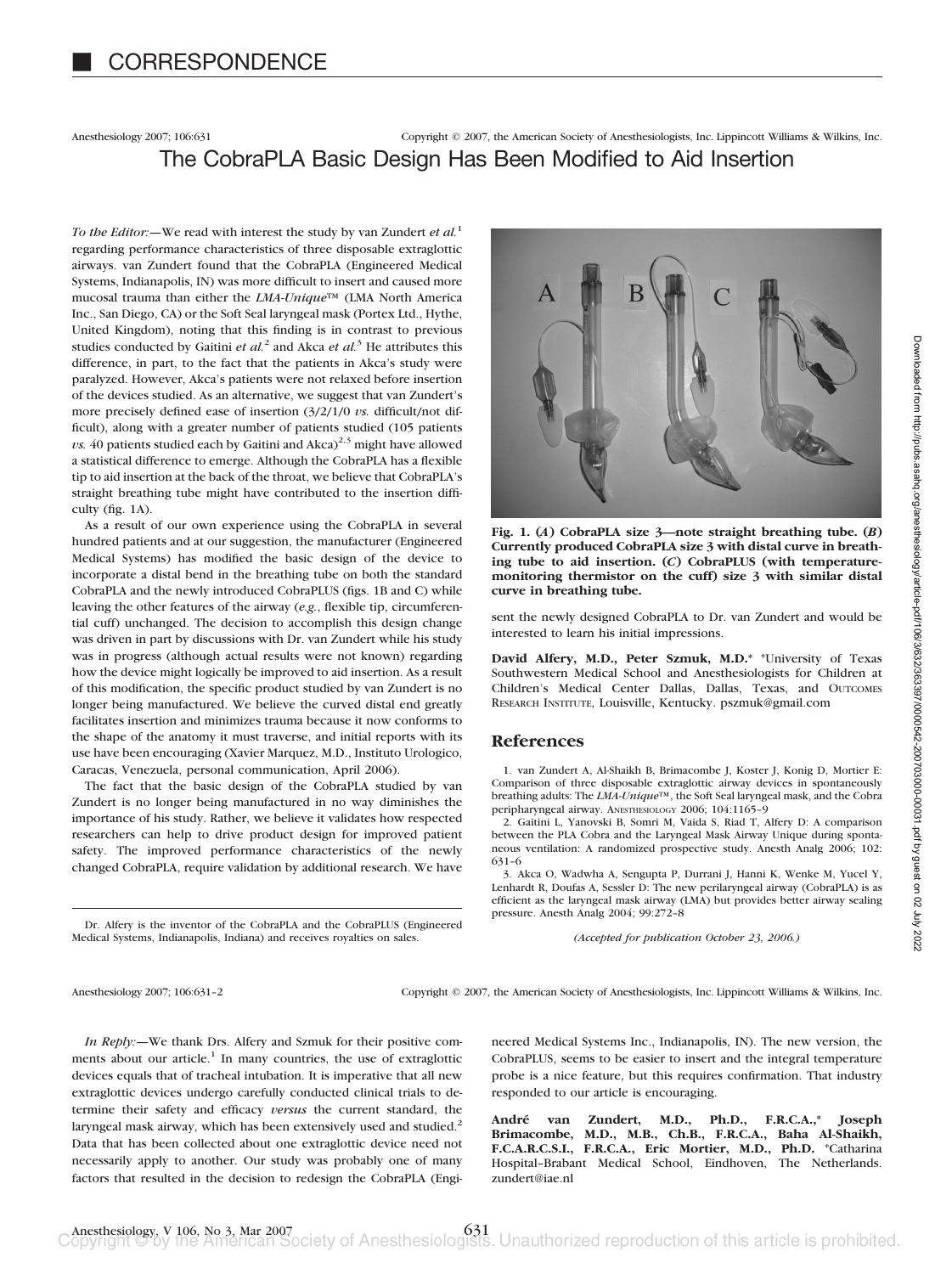## **References**

1. van Zundert A, Al-Shaikh B, Brimacombe J, Koster J, Koning D, Mortier E: Comparison of three disposable extraglottic airway devices in spontaneously breathing adults: The *LMA-Unique*™, the Soft Seal laryn-

geal mask, and the Cobra peripharyngeal airway. ANESTHESIOLOGY 2006; 104: 1165–9

2. Brimacombe JR: Laryngeal Mask Anesthesia: Principles and Practice, 2nd edition. Philadelphia, Saunders, 2005

*(Accepted for publication October 23, 2006.)*

Anesthesiology 2007; 106:632 Copyright © 2007, the American Society of Anesthesiologists, Inc. Lippincott Williams & Wilkins, Inc. Hyperoxia to Reduce Surgical Site Infection?

*To the Editor:—*I read with interest the review article of Dr. Mauermann and Dr. Nemergut<sup>1</sup> about the anesthesiologist's role in preventing surgical site infection (SSI).

The authors deal with hypothermia and write, "The incidence of SSI was 5.8% in the normothermic group and 18.8% in the hypothermic group. The patients who developed SSIs required hospital stays nearly 1 week longer than those who did not develop a SSI, indicating that these were *clinically significant complications*" (italics added).

They also review the role of hyperoxia to reduce SSI and write, "Both of these studies found statistically significant reductions in the rates of SSIs in the 0.8 fraction of inspired oxygen (FIO<sub>2</sub>) group *versus* the 0.3 Fio<sub>2</sub> group." They correctly cite the two studies<sup>2,3</sup> that found that 80% oxygen could halve surgical site infection *versus* 30% oxygen; they also cite another study<sup>4</sup> that found that 80% oxygen increased surgical site infection *versus* 35%. But surprisingly, they do not report whether the impressive reduction in SSI using 80% oxygen found in those two studies reduced clinically significant complications.

Greif *et al.*<sup>2</sup> report a 54% relative risk reduction of SSI using 80% *versus* 30% oxygen. However, patients who received 80% oxygen had 12.2 days of hospitalization *versus* 11.9 days among those who received 30% oxygen. Moreover, no difference was found for time to first solid food intake or staples removed.

Belda *et al.*<sup>3</sup> report a 39% relative risk reduction of SSI using 80% *versus* 30% oxygen. Again, consistently with the lack of clinically significant benefit, there was no difference in days of hospitalization, time to solid food intake, or staples removed.

The authors conclude that ". . . high inspired oxygen levels in the

David C. Warltier, M.D., Ph.D., served as Handling Editor for this exchange.

perioperative period confers some benefit in reducing the incidence of SSIs." They do not report, however, the lack of clinically significant benefit.

In contrast with these results, Pryor *et al.*<sup>4</sup> did find clinically significant harm among patients who received 80% oxygen (longer hospital stay, higher reoperation rate). This study, the lack of clinical benefit in the other two studies, and the inexistence of data evaluating more moderate oxygen concentrations  $(45-60%)^5$  should prevent anesthesiologists from accepting 80% as the ideal perioperative oxygen concentration to improve surgery outcomes.

**Gonzalo Tornero-Campello, M.D.,** Hospital General Universitario de Elche, Elche, Alicante, Spain. gtorcam@hotmail.com

#### **References**

1. Mauermann WJ, Nemergut EC: The anesthesiologist's role in the prevention of surgical site infection. ANESTHESIOLOGY 2006; 105:413–21

2. Greif R, Akça O, Horn E-P, Kur A, Sessler DI, for the Outcomes Research Group: Supplemental perioperative oxygen to reduce the incidence of surgical wound infection. N Engl J Med 2000; 342:161–7

3. Belda FJ, Aguilera L, Garcia de la Asuncion J, Alberti J, Vicente R, Ferrandiz L, Rodriguez R, Company R, Sessler DI, Aguilar G, Garcia Botello S, Orti R, Spanish Reduccion de la Tasa de Infeccion Quirurgica Group: Supplemental perioperative oxygen and the risk of surgical wound infection: A randomized controlled trial. JAMA 2005; 294:2035–42

4. Pryor KO, Fahey TJ III, Lie CA, Goldstein PA: Surgical site infection and the routine use of perioperative hyperoxia in a general surgical population: A randomized controlled trial. JAMA 2004; 291:79–87

5. Kabon B, Kurz A: Optimal perioperative oxygen administration. Curr Opin Anaesthesiol 2006; 19:11–8

*(Accepted for publication November 10, 2006.)*

Anesthesiology 2007; 106:632-3 Copyright © 2007, the American Society of Anesthesiologists, Inc. Lippincott Williams & Wilkins, Inc.

*In Reply:—*We appreciate the interest of Dr. Tornero-Campello in the anesthesiologist's role in the prevention of surgical site infections (SSIs). Further, we note his repeated contention that the duration of hospitalization is a more appropriate outcome measure than the incidence of infection is been published in letters to multiple journals.<sup>1-3</sup>

Our objectives in preparing this article<sup>4</sup> were to produce an evidence-based, timely, concise, and clinically relevant document to educate practicing anesthesiologists regarding the best approaches to reducing surgical site infections. We believe that there is sufficient evidence to suggest that normobaric hyperoxia reduces the incidence of SSI in colorectal surgery.5,6 Nevertheless, Dr. Tornero-Campello's focus on hospital duration of stay as an outcome measure allows us to reexamine these data in greater detail.

Dr. Tornero-Campello notes that one study<sup>7</sup> that included a heterogenous population of patients undergoing major abdominal surgery did not show a benefit of hyperoxia and may have been associated with an increase in morbidity and in the duration of hospitalization. It is extremely important to note that criticism of

this study has been significant. For example, variables such as anesthetic technique, fluid management, and pain management were not controlled.<sup>8,9</sup> Information on blood glucose control, strongly associated with the incidence of SSI, was not included.<sup>10</sup> The small sample size and statistical analysis has not held up to rigorous *post hoc* examination.<sup>11</sup> Although patients were prospectively randomized to their perioperative oxygen group, the presence of SSI was determined by retrospective chart review,<sup>8,9</sup> as we note in our article. It is imperative that we consider these methodologic flaws when we weigh the results of this study. Last, it would seem intuitive that if hyperoxia did confer an increase risk of "clinically significant harm," some hint of this risk would have been evident in the two larger studies by Grief *et al.*<sup>5</sup> and Belda *et al.*<sup>6</sup>

Faults with the above study aside, we concede that the use of hyperoxia was not associated with a decrease in the duration of hospitalization in either of the two studies cited in our review.<sup>5,6</sup> Nevertheless, we reject Dr. Tornero-Campello's assertion that the prevention of SSI is only significant if it results in a tenable "difference in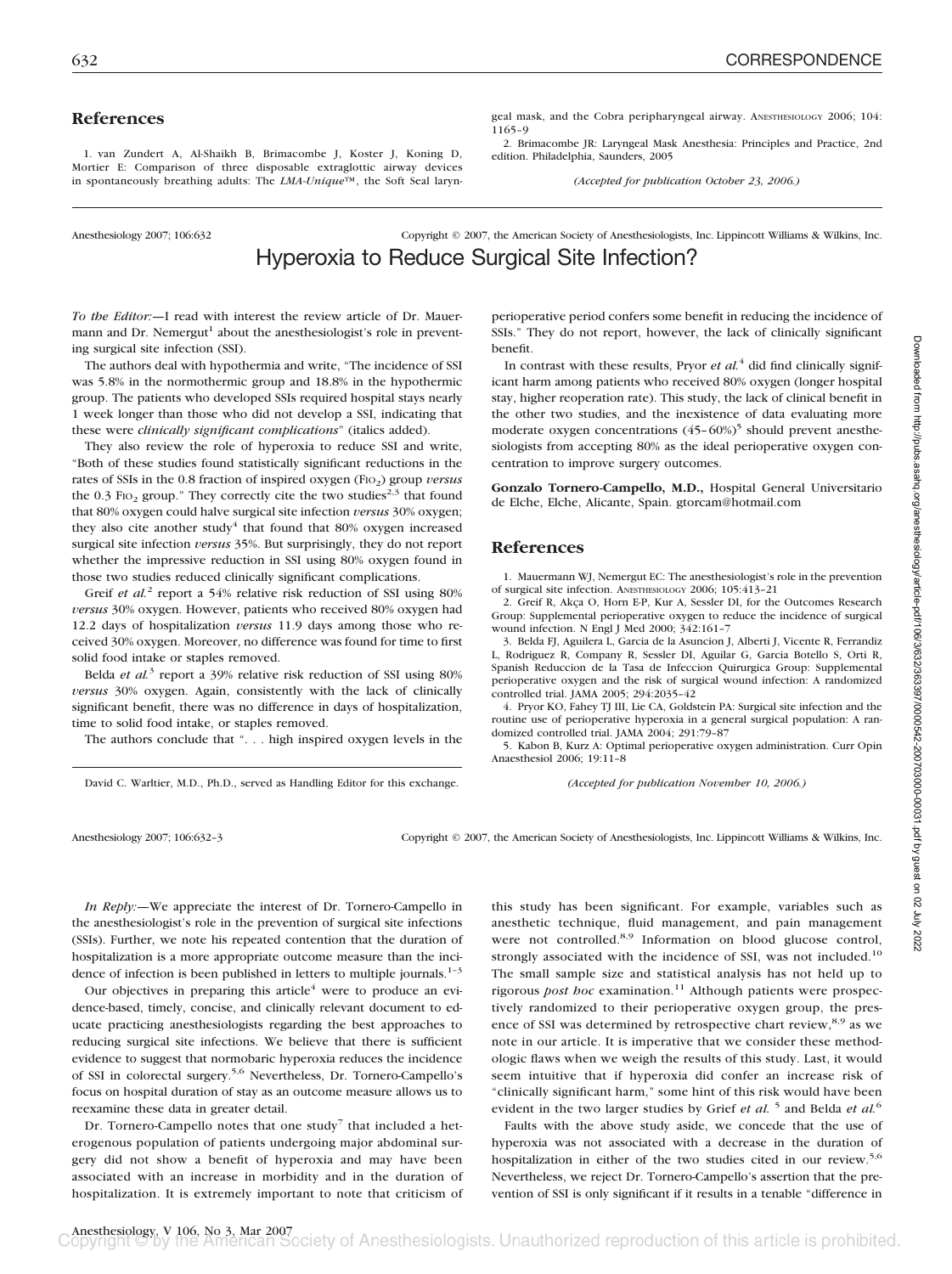days of hospitalization, time to solid food intake, or staples removed." Indeed, it is difficult for us to imagine any SSI that is not clinically significant: Even an infection that may be easily treated in the outpatient setting results in the use of antibiotics, which may further increase the prevalence of antibiotic-resistant organisms and leads to an increased cost of care. $4,12$ 

Although we may debate the clinical significance of hyperoxia in the prevention of SSIs, we hope Dr. Tornero-Campello will agree that the prevention of any infection, even if it not associated with an increase in duration of hospitalization, is a clinically relevant outcome and a substantial improvement in patient care.

**William J. Mauermann, M.D., Edward C. Nemergut, M.D.\*** \*University of Virginia Health System, Charlottesville, Virginia. en3x@virginia.edu

## **References**

1. Tornero-Campello G: Clinical use of normobaric hyperoxia (letter). Am J Respir Cell Mol Biol 2006; 35:404

2. Tornero-Campello G: Randomized clinical trial to evaluate the effects of perioperative supplemental oxygen administration on the colorectal anastomosis (Br J Surg 2006; 93: 698-706) (letter). Br J Surg 2006; 93:1148

3. Tornero-Campello G: Randomized clinical trial of multimodal optimization

4. Mauermann WJ, Nemergut EC: The anesthesiologist's role in the prevention of surgical site infections. ANESTHESIOLOGY 2006; 105:413–21

5. Greif R, Akca O, Horn EP, Kurz A, Sessler DI: Supplemental perioperative oxygen to reduce the incidence of surgical-wound infection. Outcomes Research Group. N Engl J Med 2000; 342:161–7

6. Belda FJ, Aguilera L, Garcia de la Asuncion J, Alberti J, Vicente R, Ferrandiz L, Rodriguez R, Company R, Sessler DI, Aguilar G, Botello SG, Orti R, Spanish Reduccion de la Tasa de Infeccion Quirurgica Group: Supplemental perioperative oxygen and the risk of surgical wound infection: A randomized controlled trial. JAMA 2005; 294:2035–42

7. Pryor KO, Fahey TJ III, Lie CA, Goldstein PA: Surgical site infection and the routine use of perioperative hyperoxia in a general surgical population: A randomized controlled trial. JAMA 2004; 291:79–87

8. Hopf HW, Hunt TK, Rosen N: Supplemental oxygen and risk of surgical site infection. JAMA 2004; 291:1956

9. Akca O, Sessler DI: Supplemental oxygen and risk of surgical site infection. JAMA 2004; 291:1956–7 10. O'Neill MJ Jr: Supplemental oxygen and risk of surgical site infection.

JAMA 2004; 291:1958

11. Greif R, Sessler DI: Supplemental oxygen and risk of surgical site infection. JAMA 2004; 291:1957

12. Bratzler DW, Houck PM, Richards C, Steele L, Dellinger EP, Fry DE, Wright C, Ma A, Carr K, Red L: Use of antimicrobial prophylaxis for major surgery: Baseline results from the National Surgical Infection Prevention Project. Arch Surg 2005; 140:174–82

*(Accepted for publication November 10, 2006.)*

## Anesthesiology 2007; 106:633 Copyright © 2007, the American Society of Anesthesiologists, Inc. Lippincott Williams & Wilkins, Inc. Use of Continuous Positive Airway Pressure in Anesthetized Infants

*To the Editor:—*The suggestion has been made that "The application of CPAP [continuous positive airway pressure] . . . may be crucial to help maintain airway patency in anesthetized infants."1 Before this suggestion can be applied, there is additional crucial information that must be obtained. The effect of CPAP on respiratory control in the awake state may be quite different than that in the anesthetized state. As the authors have pointed out, infants are dependent on neural input for airway maintenance. However, no data have been presented about the effect of loss of neural input (*i.e.*, the anesthetized state) and its effect on control of respiration in the presence of CPAP. End-tidal carbon dioxide increased from 41 to 46 mmHg in the study with increasing depth of propofol anesthesia, with "no further change resulting from the application of CPAP." If ventilation is depressed and there is an increase in dead space ventilation  $(V_D/V_T)$ , due to decreased tidal volume, end-tidal carbon dioxide may not change when in fact arterial carbon dioxide tension is

increasing. One can see this unchanged or decreased end-tidal carbon dioxide when CPAP is applied to a spontaneously breathing patient anesthetized with an inhalation agent. In the exhaled breaths after the release of CPAP applied for only a minute or so, there is a large outpouring of carbon dioxide. Studies of CPAP in spontaneously breathing infants should include data on arterial carbon dioxide tension.

**Peter Rothstein, M.D.,** Columbia University, New York. ptr1@columbia.edu

## **Reference**

1. Crawford MW, Rohan D, Macgowan CK, Yoo SJ, Macpherson BA: Effect of propofol anesthesia and continuous positive airway pressure on upper airway size and configuration in infants. ANESTHESIOLOGY 2006; 105:45-50

*(Accepted for publication November 15, 2006.)*

Anesthesiology 2007; 106:633-4 Copyright © 2007, the American Society of Anesthesiologists, Inc. Lippincott Williams & Wilkins, Inc.

*In Reply:—*We thank Dr. Rothstein for his interesting comments regarding our article.<sup>1</sup> As he correctly points out, the effect of added elastic and/or resistive load on respiratory drive may differ in the awake and anesthetized states. In the awake state, an increase in elastic and/or resistive load is compensated by an increase in neuronal inspiratory drive. This compensatory neuronal drive may be absent or diminished during general anesthesia, $<sup>2</sup>$  and this may be particularly so</sup> in infants who are highly susceptible to anesthesia-induced attenuation of neuronal input. Continuous positive airway pressure (CPAP) may itself reduce inspiratory drive through the Herring-Breuer inflation reflex.<sup>3</sup> The resulting hypercapnia will depend on the reduction in minute alveolar ventilation. In previous studies in anesthetized children, the impact of CPAP on minute ventilation has been clinically insignificant.<sup>4</sup> Keidan *et al.* studied the effect of CPAP (6 cm  $H_2O$ ) on work of breathing and respiratory indices in healthy spontaneously breathing children (median age, 1.0 yr) during halothane–nitrous oxide anesthesia.<sup>4</sup> Application of CPAP *via* a facemask significantly decreased the work of breathing but had no significant effect on inspiratory tidal volume, inspiratory minute volume, or end-tidal carbon dioxide tension. To the extent that CPAP relieves existing upper airway narrowing, CPAP can also improve gas exchange, resulting in a reduction of hypercapnia and improved oxygenation. It was the purpose of our study to determine the interaction of propofol anesthesia and CPAP on upper airway caliber and configuration in infants. We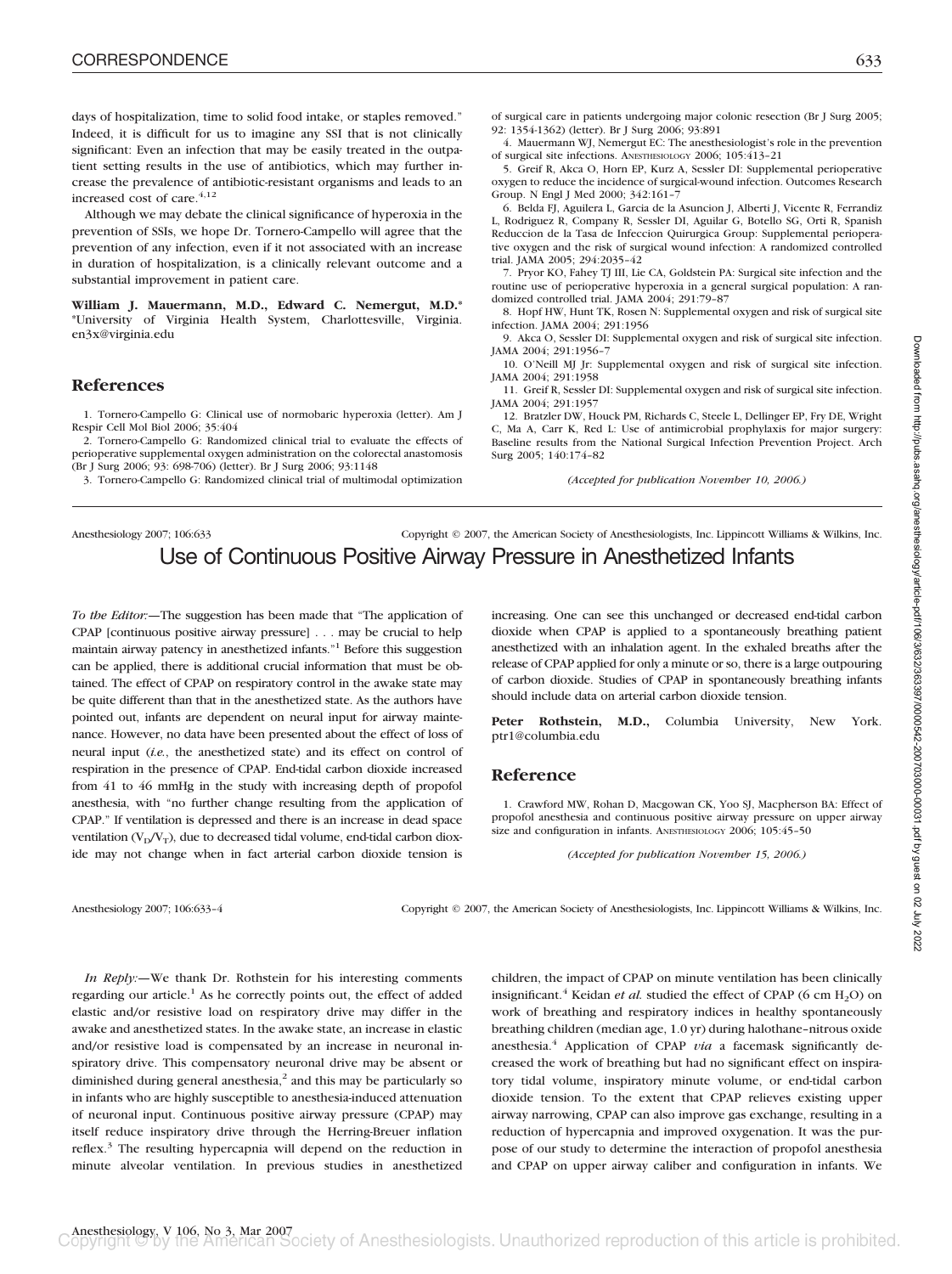considered it neither relevant to the study hypothesis nor ethically justifiable to perform arterial puncture for blood gas analysis in our infant subjects. Given the relatively brief duration of CPAP application, any increase in arterial carbon dioxide tension was likely small; indeed, after removal of CPAP, we observed no outpouring of carbon dioxide as determined by end-tidal measurement.

**Mark W. Crawford, M.B.B.S., F.R.C.P.C.,\* Denise Rohan, M.B.B.Ch, F.F.A.R.C.S.I., Christopher K. Macgowan, Ph.D., Shi-Joon Yoo, M.D., F.R.C.P.C., Bruce A. Macpherson, M.D., F.R.C.P.** \*The Hospital for Sick Children, University of Toronto, Toronto, Ontario, Canada. mark.crawford@sickkids.ca

## **References**

1. Crawford MW, Rohan D, Macgowan CK, Yoo SJ, Macpherson BA: Effect of propofol anesthesia and continuous positive airway pressure on upper airway size and configuration in infants. ANESTHESIOLOGY 2006; 105:45–50

2. Friedman S, Campbell EJM: The ability of normal subjects to tolerate added loads. Resp Physiol 1970; 10:213–35

3. Motoyama EK: Respiratory physiology in infants and children, Smith's Anesthesia for Infants and Children, 6th edition. Edited by Motoyama EK, Davis PJ. St. Louis, Mosby, 1996, pp 11– 67

4. Keidan I, Fine GF, Kagawa T, Schneck FX, Motoyama EK: Work of breathing during spontaneous ventilation in anesthetized children: A comparative study among the face mask, laryngeal mask airway and endotracheal tube. Anesth Analg 2000; 91:381–8

*(Accepted for publication November 15, 2006.)*

Anesthesiology 2007; 106:634–5 Copyright © 2007, the American Society of Anesthesiologists, Inc. Lippincott Williams & Wilkins, Inc. Lipid Emulsion for Bupivacaine Toxicity: Too Soon to Celebrate?

*To the Editor:—*I read with great interest the case report by Rosenblatt *et*  $al<sup>1</sup>$  and the accompanying editorial by Weinberg,<sup>2</sup> which appeared in the July 2006 issue of ANESTHESIOLOGY. The authors, especially Dr. Weinberg, exhibit considerable enthusiasm about the use of lipid emulsion during resuscitation of a patient with assumed bupivacaine-induced toxicity. Indeed, the patient recovered fully after a series of pulseless rhythms, no small triumph considering the difficulties surrounding this untoward occurrence in the operating room. Dr. Weinberg's laboratory research supports the continued clinical investigation of lipid emulsion therapy in this setting. However, I do have reservations about the proof of its efficacy presented in this case, and would like to offer an alternative interpretation below. In addition, the anesthesia team could have avoided pitfalls that may have increased risk to the patient.

The anesthesia preoperative assessment established that the patient had ischemic heart disease, possibly unstable, an abnormal electrocardiogram, and no recent cardiac studies. I am curious as to why it was decided to proceed without obtaining a more informative evaluation including a pharmacologic stress test to determine the adequacy of left ventricular function and the absence of regional wall motion abnormalities. Depending on the results of the testing, this elective surgery could have been postponed pending further medical management of the patient or cancelled because of unacceptably high risk. The patient's refusal of further study and the cardiologist's oversimplified consultation should not have compromised good medical care.

The amount of local anesthetic administered to the patient for interscalene block, although acceptable according to the patient's weight, was probably high considering his heart disease. As the authors discuss, he may have been more sensitive to bupivacaine's direct toxic effects on the heart. The mechanism is not completely understood, but inhibition of adenosine triphosphate–sensitive inwardly rectifying potassium channels has been demonstrated in myocardial cell cultures.<sup>3</sup> I would have chosen 0.25% bupivacaine alone or mixed with 1.5% mepivacaine, which should provide satisfactory postoperative analgesia. Although controversial because of the presence of significant heart disease in the patient, the addition of a small amount of epinephrine to the local anesthetic, whatever the choice, may have allowed for earlier detection of intravascular injection and reduced toxicity effects from lower peak bupivacaine blood levels. An argument could be made to use a higher concentration of bupivacaine to anesthetize the anterior shoulder if regional anesthesia only is considered, but the authors do not reveal whether the latter was intended or general anesthesia was also planned.

The onset of central nervous system excitability observed in this patient is usually an early sign of systemic local anesthetic toxicity, and may herald cardiovascular collapse secondary to effects on cardiorespiratory control processes in the brainstem. $4$  Propofol was administered on two occasions to suppress seizures in this patient, and I believe this added further negative inotropic, chronotropic, and dromotropic injuries. It has been associated with episodes of bradycardia, second-degree atrioventricular block, and asystole resulting from muscarinic receptor stimulation.<sup>5</sup> Propofol has been shown to inhibit L-type calcium channels in ventricular sarcolemmal preparations, which may explain its negative inotropic effect.<sup>6</sup> Bupivacaine and propofol likely had additive if not synergistic myocardial depressant effects in this case. Avoidance of this combination, especially in a patient with heart disease, seems warranted. Additional midazolam and possibly lipid emulsion may be better choices for treating local anesthetic toxicity in this scenario.

The return of normal sinus rhythm occurred after more than 20 min of cardiopulmonary resuscitation and the administration of multiple antidysrhythmic drugs before lipid emulsion therapy was considered. It is possible that the effects from these other drugs and the spontaneous elimination of local anesthetic from central nervous system and cardiac tissues contributed appreciably to the patient's recovery. Administration of lipid emulsion in the presence of measurable blood levels of local anesthetic would have given more credence to the conclusions drawn. While cautiously optimistic, I am undecided about the effectiveness of lipid emulsion for the treatment of systemic bupivacaine toxicity based on the results of this one case.

**Robert C. Shupak, M.D.,** Sunrise Ambulatory Surgical Center and Whiteriver Hospital, Indian Health Service, Lakeside, Arizona. seaphotodoc@yahoo.com

#### **References**

1. Rosenblatt MA, Abel M, Fischer GW, Itzkovich CJ, Eisenkraft JB: Successful use of 20% lipid emulsion to resuscitate a patient after a presumed bupivacainerelated cardiac arrest. ANESTHESIOLOGY 2006; 105:217–8

2. Weinberg G: Lipid infusion resuscitation for local anesthetic toxicity: Proof of clinical efficacy. ANESTHESIOLOGY 2006; 105:7–8

3. Kawano T, Oshita S, Takahashi A, Tsutsumi Y, Tomiyama Y, Kitahata H, Kuroda Y, Nakaya Y: Molecular mechanisms of the inhibitory effects of bupivacaine, levobupivacaine, and ropivacaine on sarcolemmal adenosine triphosphate–sensitive potassium channels in the cardiovascular system. ANESTHESIOLOGY 2004; 101:390–8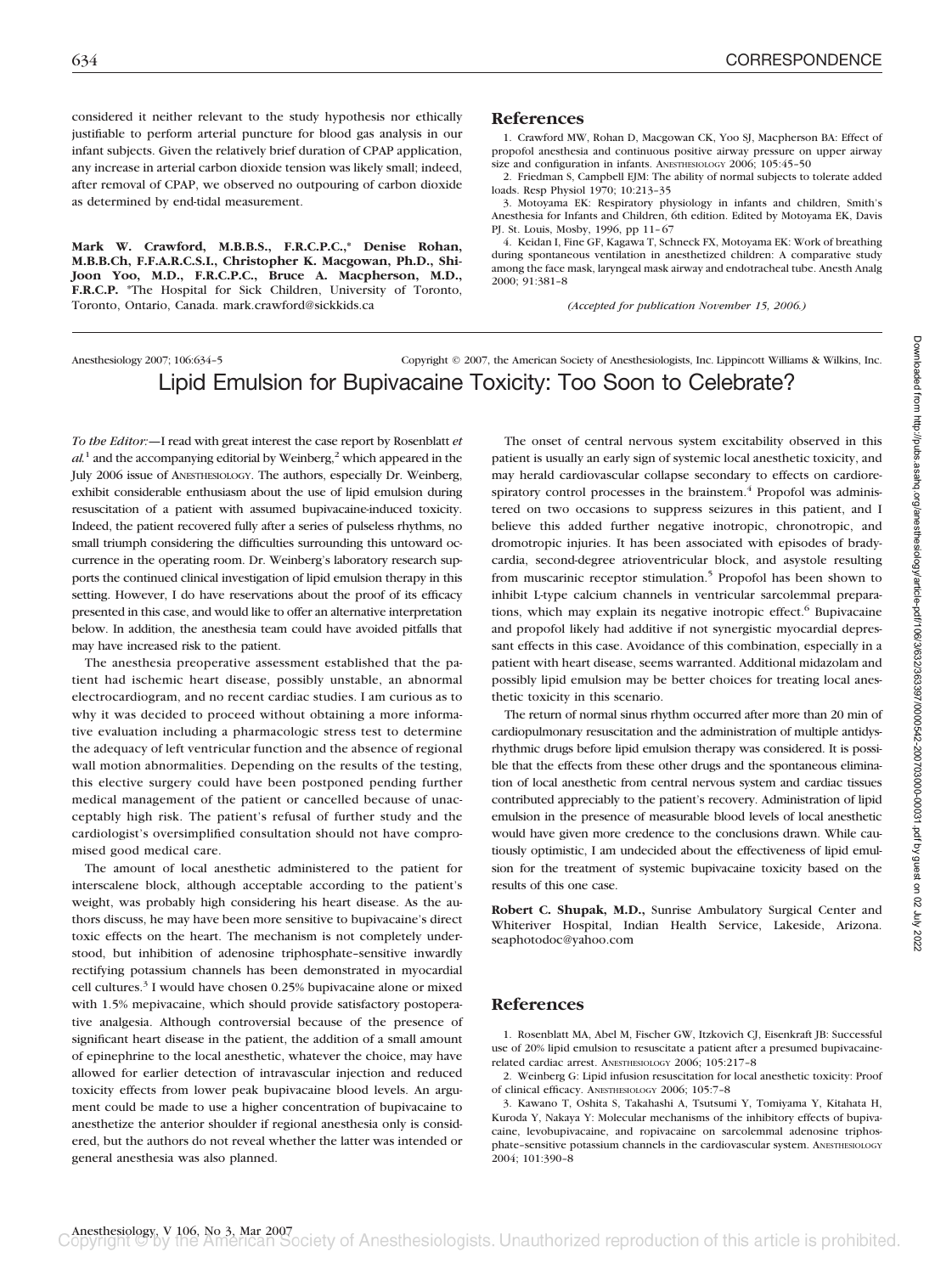4. Pickering AE, Waki H, Headley PM, Paton JFR: Investigation of systemic toxicity using the *in situ* perfused working heart– brainstem preparation of the rat. ANESTHESIOLOGY 2002; 97:1550–6

5. Alphin RS, Martens JR, Dennis DM: Frequency-dependent effects of propofol on atrioventricular nodal conduction in guinea pig isolated heart: Mechanisms and antidysrhythmic properties. ANESTHESIOLOGY 1995; 83:382–94

6. Buljubasic N, Marijic J, Berczi V, Supan DF, Kampine JP, Bosnjak ZJ: Differential effects of etomidate, propofol, and midazolam on calcium and potassium channel currents in canine myocardial cells. ANESTHESIOLOGY 1996; 85: 1092–9

*(Accepted for publication November 15, 2006.)*

# Anesthesiology 2007; 106:635 Copyright © 2007, the American Society of Anesthesiologists, Inc. Lippincott Williams & Wilkins, Inc. Advanced Cardiac Life Support for Presumed Bupivacainerelated Cardiac Arrest

*To the Editor:—*I read with interest the case report of Dr. Rosenblatt *et al.*<sup>1</sup> about a presumed bupivacaine-related cardiac arrest after the injection of 40 ml local anesthetic solution for interscalene brachial plexus blockade.

The authors write that "The electrocardiogram showed asystole . . ."; subsequently, tracheal intubation was performed, and during 20 min of cardiac life support, 3 mg epinephrine, 2 mg atropine, 300 mg amiodarone, and 40 U arginine vasopressin were administered. They also used monophasic defibrillation at escalating energy levels of 200, 300, 360, and 360 J. According to the text, "Cardiac rhythms included ventricular tachycardia with a pulse, pulseless ventricular tachycardia that momentarily became ventricular fibrillation, and eventually asystole. The arrhythmias observed during most of the resuscitation period were pulseless ventricular tachycardia and asystole."

Current guidelines for the use of monophasic defibrillation recommend the use of 360 J for the initial and subsequent shocks, because of the lower efficacy of this waveform<sup>2</sup> (if compared with biphasic defibrillation); the authors used 200 J.

The arrhythmias most often observed were pulseless ventricular tachycardia and asystole, the latter being a "nonshockable rhythm." Moreover, current guidelines explicitly recommend not to defibrillate if there is doubt about whether the rhythm is asystole or fine ventricular fibrillation.<sup>3</sup> It is also recommended to use a single shock strategy followed by immediate resumption of chest compressions.<sup>4</sup> However, the authors report having used repeated attempts to defibrillate the patient, even after 20 min of cardiac arrest; did they attempt to defibrillate asystole?

The cardiac rhythm fortunately returned to sinus after a lipid emulsion was given intravenously, and in the end, the patient had no neurologic sequelae, but was the advanced cardiac support optimum?

**Gonzalo Tornero-Campello, M.D.,** Hospital General Universitario de Elche, Elche, Alicante, Spain. gtorcam@hotmail.com

## **References**

1. Rosenblatt MA, Abel M, Fischer GW, Itzkovich CJ, Eisenkraft JB: Successful use of a 20% lipid emulsion to resuscitate a patient after a presumed bupivacainerelated cardiac arrest. ANESTHESIOLOGY 2006; 105:217–8

2. European Resuscitation Council Guidelines for Resuscitation 2005. Resuscitation 2005; 67(suppl 1):S31–2

3. European Resuscitation Council Guidelines for Resuscitation 2005. Resuscitation 2005; 67(suppl 1):S48

4. European Resuscitation Council Guidelines for Resuscitation 2005. Resuscitation 2005; 67(suppl 1):S29–30

*(Accepted for publication November 15, 2006.)*

# Anesthesiology 2007; 106:635–6 Copyright © 2007, the American Society of Anesthesiologists, Inc. Lippincott Williams & Wilkins, Inc. Lipid Infusion for Cardiotoxicity: Promise? Yes—Panacea? Not

*To the Editor:*—Dr. Rosenblatt and her Mount Sinai colleagues,<sup>1</sup> along with Doctor Weinberg and his companion editorial, $2$  deserve the specialty's heartfelt gratitude for reporting a definitive treatment of the dreaded enigma of resuscitation from (racemic) bupivacaine–induced cardiotoxicity. It is a vexing problem that, heretofore, called for prolonged resuscitation at best and heroic measures up to, and including, cardiopulmonary bypass at worst. None of these measures ever could assure resumption of spontaneous heartbeat—let alone restoration of normal brain function. All of that may have become a nightmare of the past, now that the experimentally promising infusion of lipid emulsion<sup>3</sup> has borne fruit in reversing clinical cardiac asystole promptly and completely.<sup>1</sup> As the editorial<sup>2</sup> states, lipid infusion well may prove to be a watershed antidote for this fearsome local anesthetic complication.

The bone I have to pick here is the unfortunate inference that the undoubted success of lipid infusion in reversing cardiac arrest imputes its corresponding effectiveness in treating any and all local anesthetic–induced toxicity, starting with the editorial's seductive title (". . . Resuscitation for *Local Anesthetic Toxicity*" [italics mine]) and ending with the suggestion that lipid emulsion be stored routinely wherever peripheral nerve blocks are performed. The editorial's title, regrettably, restates the original report's misleading overgeneralization (". . . Resuscitation for *Local Anesthetic Toxic-*

*ity*" [italics mine]). My comments are by no means intended to belittle the authors' contribution, but rather to constrain lipid infusion to its proven limits as a treatment option for racemic bupivacaine–induced cardiac asystole.

Lipid infusion well may prove to be the silver bullet for treating racemic bupivacaine–induced asystole, but it by no means has been demonstrated (as yet) to be effective in treating local anesthetic– induced cardiotoxicity in general, and even less so in treating local anesthetic cerebrotoxicity. Rather, lipid infusion has been shown to be effective only in reversing racemic bupivacaine–induced asystole.<sup>3</sup> That is to say, unintended cardiotoxicity caused by any local anesthetic other than racemic bupivacaine probably is better treated by conventional advanced cardiac life support resuscitation. Witness, for example, recent reports of conventional methods in restoring cardiac function after cardiotoxicity from closely related local anesthetics such as levobupivacaine<sup>4</sup> or ropivacaine.<sup>5</sup> More to the point yet: Lipid emulsion infusion hardly is a panacea for treating the noncardiac (and far more common) manifestations of local anesthetic toxicity such as convulsions from cerebrotoxicity. Moreover, restoration of normal sinus rhythm does not necessarily imply restoration of normal cerebral function. Quite the contrary, permanent brain damage (underreported because of court-imposed constraints) may be the all-too-common heartbreaking outcome.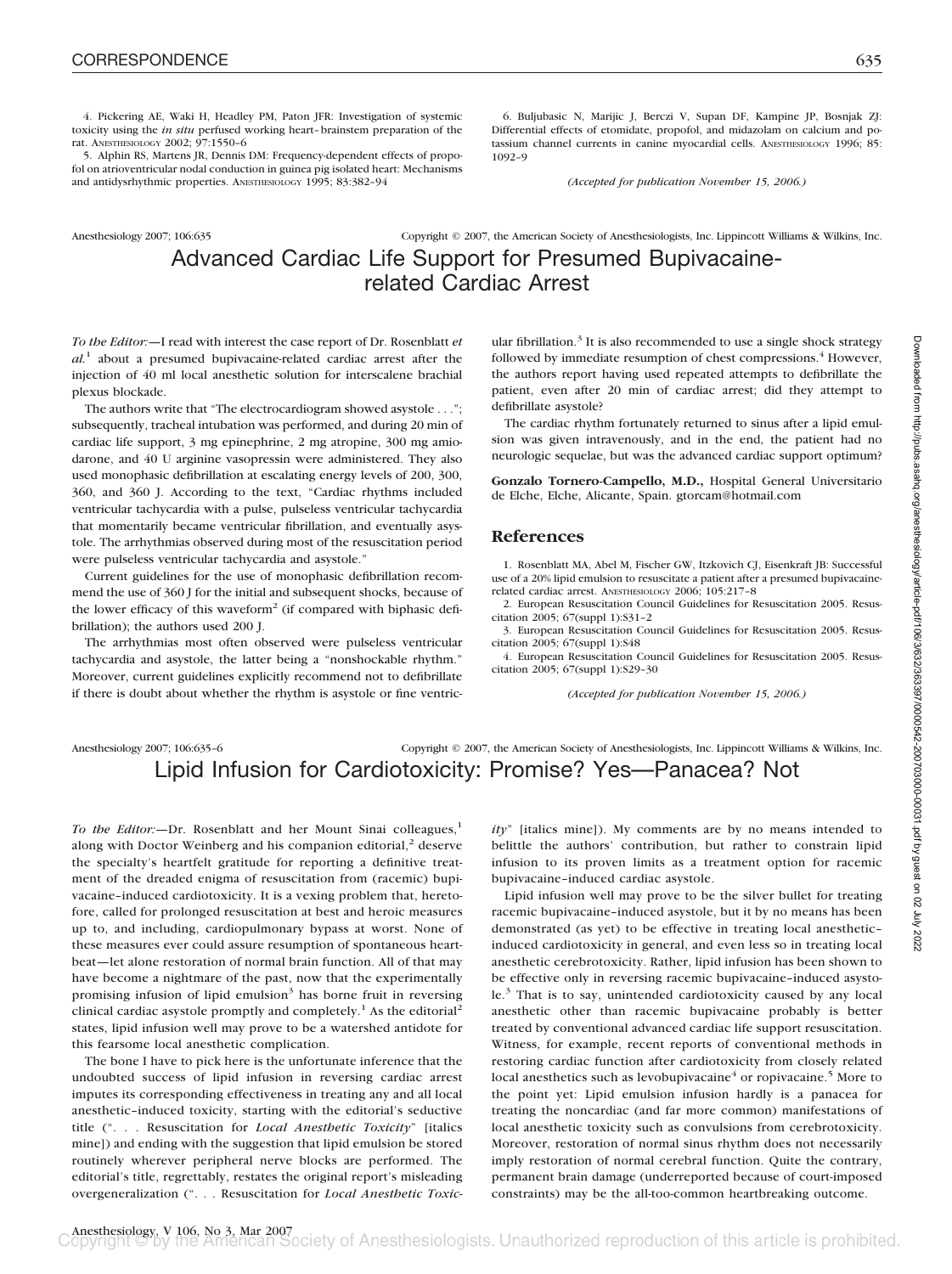To take the authors' words truly to heart, turn around their conclusion instead, and question whether racemic bupivacaine (and its lipid emulsion antidote) still warrant a place in ". . . areas in which peripheral nerve blocks are being performed." Rather, one might just as well consider a moratorium on the use of bupivacaine and avoid this dreadful complication (and its unconventional treatment) altogether using more heart-kind, equally long-lasting local anesthetics such as levobupivacaine or ropivacaine.

With safer monomeric alternatives to racemic bupivacaine (now irreverently dubbed "retro-bupivacaine") available, hasn't the time arrived to retire this notoriously hazardous local anesthetic that by now has accumulated more than 30 yr of evidence of disproportionate cardiotoxicity? All that racemic bupivacaine has going for it, in truth, is the low price of a generic drug. No question but that drug cost is a substantial practice expense—still, patient safety always must be the overriding consideration.

In the flush of exciting news, it is all too convenient to ignore the dark side of this case report. The stark truth remains that, even in skilled hands, racemic bupivacaine is an unpredictably cardiotoxic local anesthetic that—perhaps—should be retired from practice altogether. It is a bit like promoting a surefire cure for lung cancer, rather than snuffing out cigarette smoking in the first instance, or not belting up because your car has the latest inflatable device.

**Rudolph H. de Jong, M.D.,** University of South Carolina, Columbia, South Carolina. dejong@nuvox.net

#### **References**

1. Rosenblatt MA, Abel M, Fischer GW, Itzkovich CJ, Eisenkraft JB: Successful use of a 20% lipid emulsion to resuscitate a patient after a presumed bupivacainerelated cardiac arrest. ANESTHESIOLOGY 2006; 105:217–8

2. Weinberg G: Lipid infusion resuscitation for local anesthetic toxicity: Proof of clinical efficacy. ANESTHESIOLOGY 2006; 105:7–8

3. Weinberg GL, Ripper R, Murphy P, Edelman LB, Hoffman W, Strichartz G, Feinstein DL: Lipid infusion accelerates removal of bupivacaine and recovery from bupivacaine toxicity in the isolated rat heart. Reg Anesth Pain Med 2006; 31:293–303

4. Salomaki TE, Laurila PA, Ville J: Successful resuscitation after cardiovascular collapse following accidental intravenous infusion of levobupivacaine during general anesthesia. ANESTHESIOLOGY 2005; 103:1095–6

5. Chazalon P, Tourtier JP, Villevielle T, Giraud D, Saïssy JM, Mion G, Benhamou D: Ropivacaine-induced cardiac arrest after peripheral nerve block: Successful resuscitation. ANESTHESIOLOGY 2003; 99:1449–51

*(Accepted for publication November 15, 2006.)*

Anesthesiology 2007; 106:636–7 Copyright © 2007, the American Society of Anesthesiologists, Inc. Lippincott Williams & Wilkins, Inc.

# Lipid Rescue from Bupivacaine Cardiac Arrest: A Result of Failure to Ventilate and Maintain Cardiac Perfusion?

*To the Editor:*—Weinberg<sup>1</sup> is correct: ". . . lipid infusion should be used, as in this case  $report<sub>i</sub><sup>2</sup>$  only after standard resuscitative measures have proven ineffective." In that case, effective ventilation with 100% oxygen and maintenance of cardiac perfusion did not occur for at least 4½ min, *i.e.*, "90s" from first seizure to second seizure, and a conservative estimate of 3 min from it to the establishment of ventilation *via* intubation of the trachea.\* "Oxygen... delivered by a facemask attached to a self-inflating resuscitation bag "2 will not reverse the severe respiratory acidosis, which occurs within 30 s after tonic– clonic seizures.<sup>3,4</sup>

Almost a half century ago  $(1960)$ ,<sup>5</sup> we reported 112 "Severe Systemic Reactions (Respiratory Arrest, Convulsions, Cardiovascular Collapse)" in 36,113 patients from local anesthetics (amino-esters and -amides) without mortality or morbidity. From the study, we postulated† that (1) with the onset of tonic–clonic seizures, severe respiratory acidosis occurred simultaneously, *i.e.*, within seconds; and (2) effective oxygen therapy and maintenance of cardiac perfusion was the "antidote" to avoid severe, permanent complications from local anesthetics. This "antidote,"<sup>5</sup> when effectively executed, has avoided the "antidote" stated by Weinberg.<sup>1</sup>

In  $1978$ , the administration of bupivacaine in  $11,080$  patients from its first phase III (clinical) study for the US Food and Drug Administration<sup>7</sup> was reported. Twelve of the patients had tonic-clonic seizures. Using the previously postulated treatment, none resulted in morbidity or mortality.

In 1980 and 1982, we clinically verified the postulate.<sup>3,4</sup> And, in 1983, it reversed two cardiac arrests (one in a parturient in labor) from bupivacaine without complications.<sup>8</sup>

To conclude, paraphrasing Weinberg<sup>1</sup>: Lamentably, it is clear from 91 responding academic anesthesiology departments that there is little

uniformity in planning for this potentially catastrophic complication. Perhaps the protocol when administering a regional block that follows and has avoided morbidity and mortality from seizures might help to solve this problem.<sup>3-8</sup>

First, before executing a regional block, monitoring is the same as if intravenous or inhalation anesthesia is being administered.

Second, drugs for resuscitation are in syringes. And, they and equipment (anesthesia machine, endotracheal tubes, *etc.*) are immediately available (within arm's reach), not in drawers, on shelves, or down the hall.

Third, immediately when seizures are imminent (patient become incoherent, loses consciousness) or start, ventilation with 100% oxygen is begun. When they start, whether intubation should occur is debatable. If ventilation *via* an oral airway is unobstructed, attempting to do so could interrupt ventilation for a significant period of time and precipitate cardiac arrest.

Fourth, when the heart rate decreases to 30 beats/min in the nonathlete, 1:1,000 epinephrine in 0.3- to 0.5-ml increments is administered to increase heart rate to 60 or more beats/min. When the rate does not respond or decreases to 25 or fewer beats/min, cardiac compression is started.

Last, when cardiac arrest occurs, Advanced Cardiac Life Support as noted by Rosenblatt *et al.*<sup>2</sup> is performed. And, henceforth because of their reported case, ". . . lipid rescue should be considered before ceasing resuscitative efforts even if its use is contemplated after a significant delay in the setting of prolonged cardiac arrest."<sup>1</sup>

**Daniel C. Moore, M.D.,** Virginia Mason Medical Center, Seattle, Washington. daniel.moore@vmmc.org

## **References**

<sup>\*</sup> This assumes that "standard monitors"<sup>2</sup> included the electrocardiographs were attached before executing the block and that drugs (excluding the lipid) and equipment were prepared for immediate use.

<sup>†</sup> *Postulate*: something assumed without proof as being self-evident. Webster's II, New Riverside University Dictionary. Boston, Houghton Mifflin.

<sup>1.</sup> Weinberg G: Lipid infusion resuscitation for local anesthetic toxicity: Proof of clinical efficacy. ANESTHESIOLOGY 2006; 105:7–8

<sup>2.</sup> Rosenblatt MA, Abel M, Fischer GW, Itzkovich CJ, Eisenkraft JB: Successful use of a 20% lipid emulsion to resuscitate a patient after a presumed bupivacainerelated cardiac arrest. ANESTHESIOLOGY 2006; 105:217–8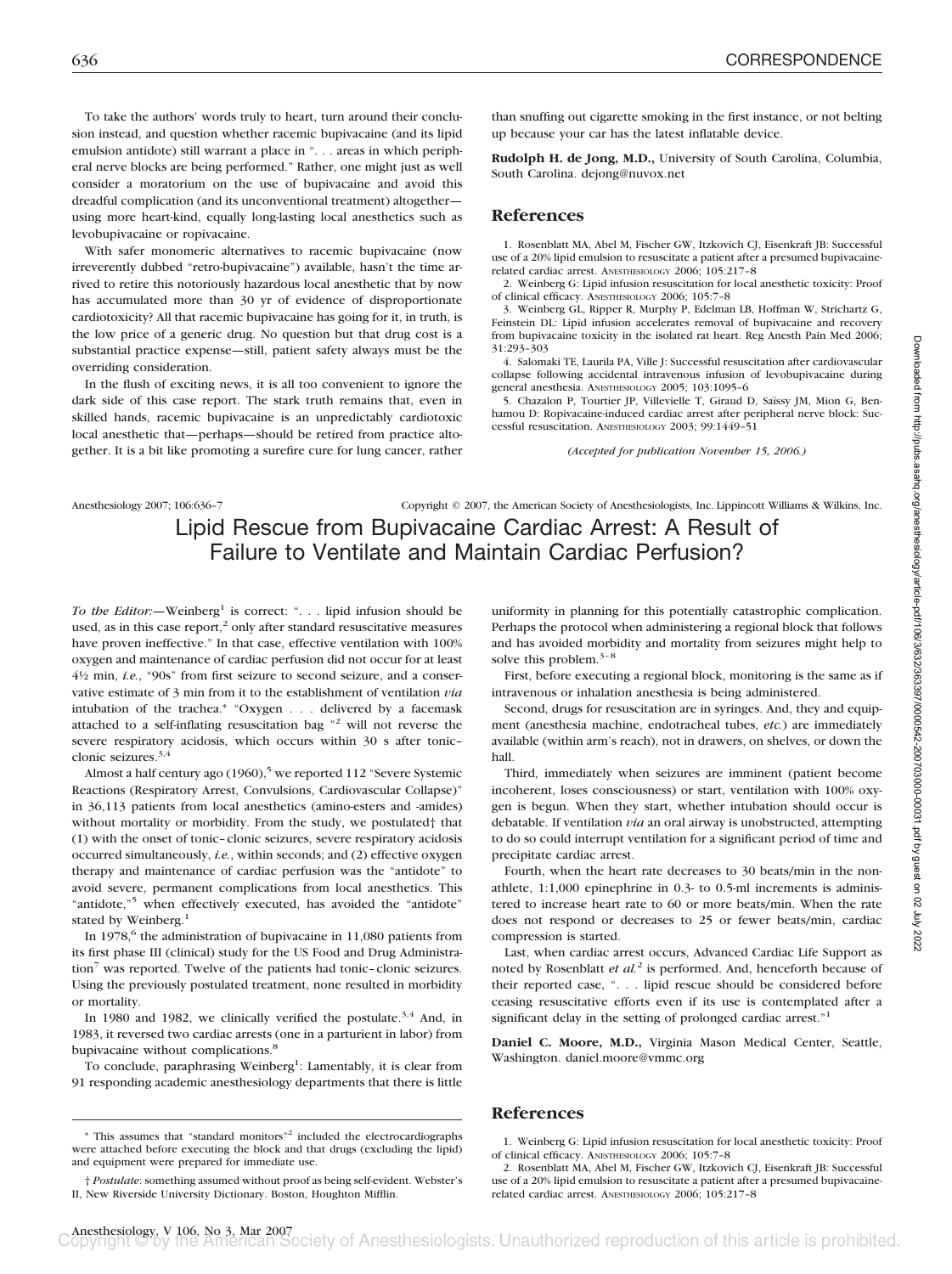3. Moore DC, Crawford RD, Scurlock JE: Severe hypoxia and acidosis following local anesthetic–induced convulsions. ANESTHESIOLOGY 1980; 53:259–60

4. Moore DC, Thompson GE, Crawford RD: Long-acting local anesthetic drugs and convulsions with hypoxia and acidosis. ANESTHESIOLOGY 1982; 56:70–2

5. Moore DC, Bridenbaugh LD: Oxygen: The antidote for systemic toxic reactions from local anesthetic drugs. JAMA 1960; 174:842–7

6. Moore DC, Bridenbaugh LD, Thompson GE, Balfour RI, Horton WG : Bupivacaine: A review of 11,080 cases. Anesth Analg 1978; 57:42–53

8. Moore DC, Scurlock JE: Possible role of epinephrine in prevention or correction of myocardial depression associated with bupivacaine. Anesth Analg 1983; 62:450–3

*(Accepted for publication November 15, 2006.)*

Anesthesiology 2007; 106:637 Copyright © 2007, the American Society of Anesthesiologists, Inc. Lippincott Williams & Wilkins, Inc.

*In Reply:*—I am gratified by the response to the recent case report<sup>1</sup> and accompanying editorial<sup>2</sup> on the successful use of lipid in treating local anesthetic cardiac toxicity. Two of the letters are by authors whose work each occupies substantial space on my bookshelf. I appreciate the support for the lipid method that Dr. Moore showed by adding it to his proposed protocol for treating local anesthetic systemic toxicity.

I agree with Dr. Shupak that propofol is not a good choice for treating patients with local anesthetic–induced toxicity. This was not always my opinion, and a review I wrote on the topic<sup>3</sup> might have lead Rosenblatt's team to use propofol for seizure suppression—*mea culpa*. However, given (1) the potential for rapid and unpredictable progression to cardiac depression shortly after central nervous system symptoms, (2) overwhelming evidence of the cardiac suppressive effects of propofol, and (3) the commonly held, but incorrect, belief that propofol and 20% lipid are interchangeable, I believe that propofol should be removed from any such protocol and considered *contraindicated* in treatment of local anesthetic toxicity.

I caution Dr. Shupak against writing statements that begin with "I would have chosen . . ." as it rarely looks good to question what someone did *in extremis*. Dr. Rosenblatt and associates did not have the advantage of hindsight but performed admirably in saving the patient's life. Writing honestly about such an experience vicariously enriches our collective clinical wisdom.

Dr. Shupak points out that the patient's recovery at the same time as the lipid infusion might not have been causally related, although he remains "cautiously optimistic." However, I have a distinct advantage. My "considerable enthusiasm" is based on having performed many dozens of experiments over several years in several animal models of bupivacaine toxicity in which lipid failed to resuscitate only twice (arterial pressure and electrocardiographic traces of typical experiments can be viewed at www.lipidrescue.org). Dr. Shupak also wrote that he is "undecided about the effectiveness of lipid . . ." Given the second case report by Litz *et al.*, I consider it unwise to withhold lipid infusion for a patient unresponsive to standard resuscitative measures. Saying "there's not enough evidence" seems too harsh a sentence for the suffering patient.

Dr. de Jong's question of general applicability is partially answered by Dr. Rosenblatt's case (asystole after combined bupivacaine *and* mepivacaine) and the recent report by Litz *et al.*<sup>4,5</sup> of the successful use of lipid in resuscitating a patient in ropivacaine-induced asystole. It is not known whether lipid infusion could benefit a patient with purely central nervous system symptoms of overdose; we wait for laboratory studies or, possibly, case reports.

Dr. de Jong also cites case reports of successful resuscitation with standard methods for cardiac arrest after ropivacaine and levobupivacaine as support for an argument to avoid bupivacaine in favor of the other agents. I believe these cases serve as reminders that use of all local anesthetics carries risk. Knowing they exist, I wonder how often such cases go unreported when the resuscitation is not successful. Accurate numerators and denominators for critical events during regional anesthesia with specific local anesthetics are not available. However, a recent survey by Corcoran *et al.*<sup>6</sup> shows that bupivacaine surpasses all other local anesthetics as the preferred agent when prolonged anesthesia is required. Lacking epidemiologic evidence supporting a clear safety advantage of alternatives, I think it is unlikely that bupivacaine will be retired from use.

**Guy L. Weinberg, M.D.,** University of Illinois at Chicago, Chicago, Illinois. guyw@uic.edu

## **References**

1. Rosenblatt MA, Abel M, Fischer GW, Itzkovich CJ, Eisenkraft JB: Successful use of a 20% lipid emulsion to resuscitate a patient after a presumed bupivacainerelated cardiac arrest. ANESTHESIOLOGY 2006; 105:217–8

2. Weinberg G: Lipid infusion resuscitation for local anesthetic toxicity: Proof of clinical efficacy. ANESTHESIOLOGY 2006; 105:7–8

3. Weinberg GL: Current concepts in resuscitation of patients with local anesthetic cardiac toxicity. Reg Anesth Pain Med 2002; 27:568–75

4. Litz RJ, Popp M, Stehr SN, Koch T: Successful resuscitation of a patient with ropivacaine-induced asystole after axillary plexus block using lipid infusion. Anaesthesia 2006; 61:800–1

5. Weinberg GL: In defence of lipid resuscitation. Anaesthesia 2006; 61:807–8 6. Corcoran W, Butterworth J, Weller RS, Beck JC, Gerancher JC, Houle TT, Groban L: Local anesthetic-induced cardiac toxicity: A survey of contemporary practice strategies among academic anesthesiology departments. Anesth Analg 2006; 103:1322–6

*(Accepted for publication November 15, 2006.)*

Anesthesiology 2007; 106:637–8 Copyright © 2007, the American Society of Anesthesiologists, Inc. Lippincott Williams & Wilkins, Inc.

*In Reply:*—We appreciate the interest that our case report<sup>1</sup> and the accompanying editorial<sup>2</sup> have generated. Before we address the points raised in the letters to the editor, we would call to the readers' attention a case report by Litz *et al.*<sup>3</sup> that was published 1 month after ours. They describe a patient with ropivacaine-induced asystole after an axillary block who was successfully resuscitated after the infusion of 20% lipid. Their patient was an 84-yr-old, 50-kg woman who received 40 ml ropivacaine, 1%, secondary to a miscommunication. After a tonic–clonic seizure that was treated with

thiopental, she experienced ventricular extrasystoles, followed by bradycardia and asystole. While cardiopulmonary resuscitation was being performed, she was given 20% intralipid at 2 ml/kg, followed by a continuous infusion of intralipid at a rate of 10 ml/min. After she had received a total intralipid dose of 4 ml/kg, wide complex tachyarrhythmia was observed, and her blood pressure was restored. This is the first report of intralipid reversing the toxic effects of a monomeric local anesthetic.

In response to Dr. Shupak's letter, although our patient had docu-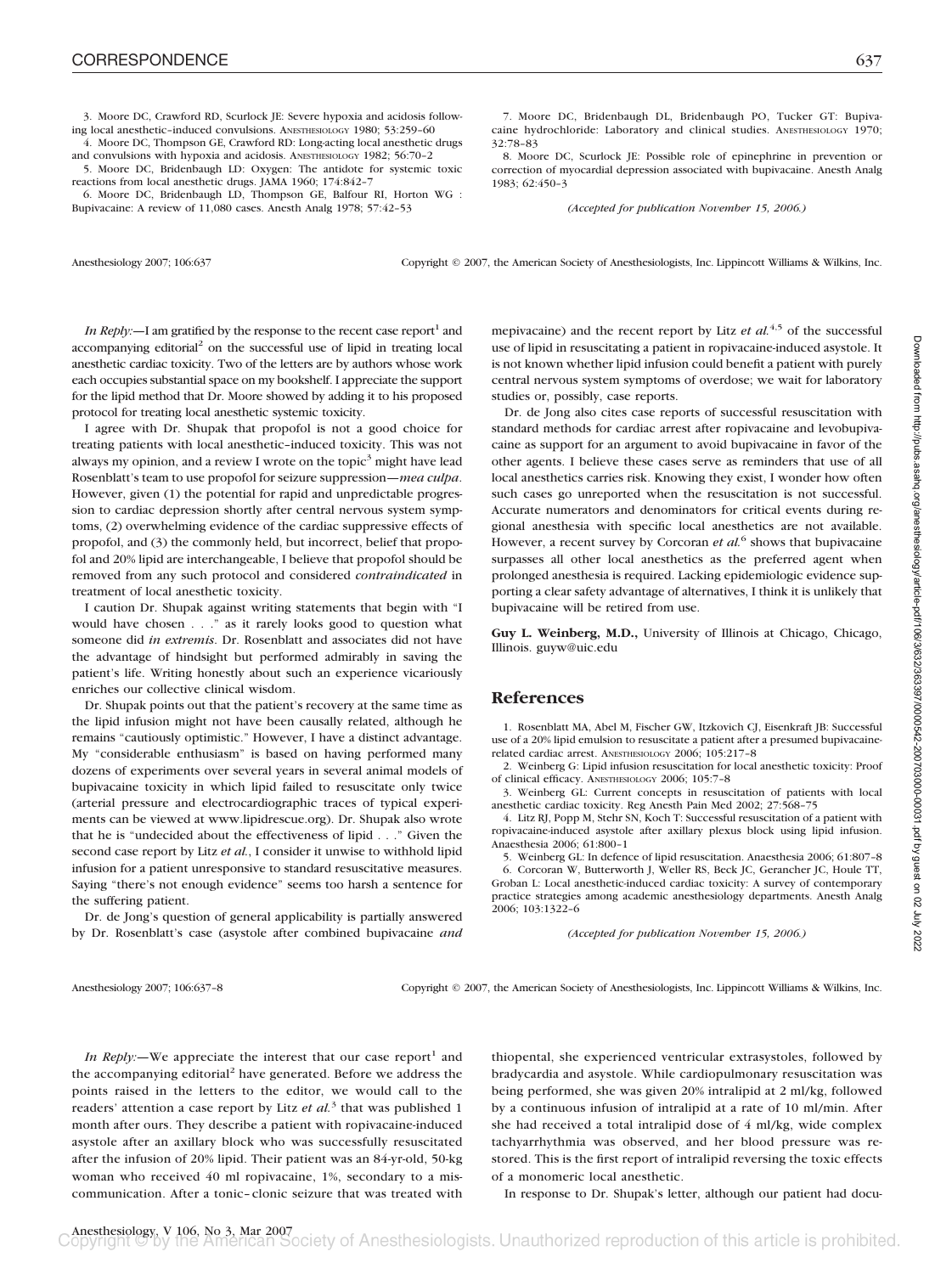mented ischemic heart disease and previous coronary bypass graft surgery, he was on maximal medical therapy and had refused further diagnostic and surgical interventions. His shoulder was causing him considerable discomfort. We considered that the planned shoulder arthroscopy presented a low risk for cardiac events and that his informed refusal to subject himself to further workup should not be a contraindication. After the event, our patient did consent to a cardiac catheterization. This revealed no bypassable disease, normal left ventricular end-diastolic pressure, and moderate left ventricular dysfunction. Like our patient, the patient reported by Litz *et al.* had underlying cardiac disease that included a mild form of Morgagni-Adams-Stokes syndrome, left bundle-branch block, and grade II mitral and tricuspid regurgitation. We concur with Dr. Shupak that our patient's underlying cardiac disease may have made him more susceptible to the cardiotoxic effects of bupivacaine, but our intention was to avoid general anesthesia. Bupivacaine, 0.5%, was chosen because it provides superior surgical anesthesia and longer postoperative analgesia.

Dr. Tornero-Campello and Dr. Moore raised concerns about the sequence and efficacy of events during the cardiopulmonary resuscitation. This case occurred only days before the November 28, 2005, on-line publication of the updated advanced cardiac life support guidelines that subsequently were published in the December 13, 2006, supplement to *Circulation*. <sup>4</sup> We therefore were in compliance with then applicable guidelines in the use of defibrillation energies. The patient had been receiving supplemental oxygen at 3 l/min before the commencement of the block. As soon as seizure activity was detected, oxygen was delivered from a facemask connected to a self-inflating resuscitation bag. This was continued through the subsequent seizures, until the trachea had been intubated. We therefore disagree with Dr. Moore's suggestion that hypoxia contributed significantly to the prolongation of the seizure activity. We reiterate that after this entire episode, our patient sustained no permanent neurologic sequelae.

We concur with Dr. de Jong that lipid emulsion is not a panacea for treating the common and noncardiac manifestations of local anesthetic

www.lipidrescue.org. Accessed October 9, 2006.

toxicity, but we respectfully disagree with his assertions that bupivacaine is an antiquated agent. Introduced into clinical practice in 1963, bupivacaine has been used to provide superb-quality analgesia and analgesia countless times, and without event. It was not until 16 yr after its introduction that attention was called to its potential cardiotoxicity.<sup>5</sup> Ropivacaine is a substantially more expensive agent that is also cardiotoxic $6.7$  and is still in the infancy of its use. Questions about its superiority to bupivacaine when used in equipotent doses remain unanswered. Rather than abandoning bupivacaine altogether, as Dr. de Jong suggests, we propose that all practitioners of regional anesthesia become familiar with the use of 20% lipid. To this end, we encourage physicians to visit a relatively new Web site dedicated to providing this potentially life-saving information.\*

**Meg A. Rosenblatt, M.D.,† Mark Abel, M.D., Gregory W. Fischer, M.D., James B. Eisenkraft, M.D.** †Mount Sinai School of Medicine, New York, New York. meg.rosenblatt@mountsinai.org

## **References**

1. Rosenblatt MA, Abel M, Fischer GW, Itzkovich CJ, Eisenkraft JB: Successful use of 20% lipid emulsion to resuscitate a patient after a presumed bupivacainerelated cardiac arrest. ANESTHESIOLOGY 2006; 105:217–8

2. Weinberg G: Lipid infusion resuscitation for local anesthetic toxicity: Proof of clinical efficacy. ANESTHESIOLOGY 2006; 105:7–8

3. Litz RJ, Popp M, Stehr SN, Koch T: Successful resuscitation of a patient with ropivacaine-induced asystole after axillary plexus block using lipid infusion. Anaesthesia 2006; 61:800–1

4. 2005 American Heart Association Guidelines for Cardiopulmonary Resuscitation and Emergency Cardiovascular Care: Part 5. Electrical therapies automatic external defibrillators, defibrillation, cardioversion, and pacing. Circulation 2005; 112:IV35–46

5. Albright GA: Cardiac arrest following regional anesthesia with etidocaine or bupivacaine. ANESTHESIOLOGY 1979; 51:285-

6. Huet O, Eyrolle LJ, Mazoit JX, Ozier YM: Cardiac arrest after injection of ropivacaine for posterior lumbar plexus blockade. ANESTHESIOLOGY 2003; 99: 1451–3

7. Reinikainen M, Hedman A, Pelkonen O, Ruokonen E: Cardiac arrest after interscalene brachial plexus block with ropivacaine and lidocaine. Acta Anaesthesiol Scand 2003; 47:904–6

*(Accepted for publication November 15, 2006.)*

Anesthesiology 2007; 106:638 Copyright © 2007, the American Society of Anesthesiologists, Inc. Lippincott Williams & Wilkins, Inc. War Produces Anesthesiologists

*To the Editor:—*The main message and demonstration of the excellent article by Martin *et al.*<sup>1</sup> is that World War II created the need for, and the rapid production of, anesthesiologists. From my perspective, as someone who became an anesthesiologist because of the Vietnam War, the same is true of the Vietnam War both in concept and in the process details that were so well described by Martin *et al.* At the height of the Vietnam War in 1968 –1969, there were great numbers of soldiers with multiple fragment wounds due to rocket-propelled grenades, and there was a need for medical doctors to staff the anesthesia and orthopedic departments of forward-placed MASH units. The US Army offered graduating interns, who for one reason or another were not going straight into a residency (called a Berry deferment), a 2-yr on-the-job training (OJT) assignment in anesthesiology or orthopedics rather than just routinely becoming a general medical officer. The anesthesiology OJT tour of duty started out with being assigned to a stateside Army hospital and being taught/trained by a board-eligible or -certified anesthesiologist for approximately 3 months (a short, intense 90-day course in anesthesiology). At this juncture, many/most OJTs were assigned to positions in forward-placed MASH units in Vietnam for 1 yr, and these OJTs practiced almost exclusively emergency/

trauma anesthesia. The remainder of the 2-yr obligation (6 months) was fulfilled by practicing anesthesia once again in a stateside Army hospital. It is my impression that many/most of the medical doctors who went through the OJT experience in anesthesiology in 1968 –1969 then went on to take formal residencies in anesthesiology, and presumably many became board-certified anesthesiologists. Therefore, with respect to the anesthesiology "Short Course," the teachers of the course, and the eventful professional outcome (board eligibility/certification) for the doctors who went through the program, I think the Vietnam War OJT anesthesia program was quite similar to the World War II anesthesia program.

**Jonathan L. Benumof, M.D.,** UCSD Medical Center, San Diego, California. jbenumof@ucsd.edu

## **Reference**

1. Martin DP, Burkle CM, McGlinch BP, Warner ME, Sessler AD, Bacon DR: The Mayo Clinic World War II short course and its effect on anesthesiology. ANESTHESIOLOGY 2006; 105:209–13

*(Accepted for publication November 15, 2006.)*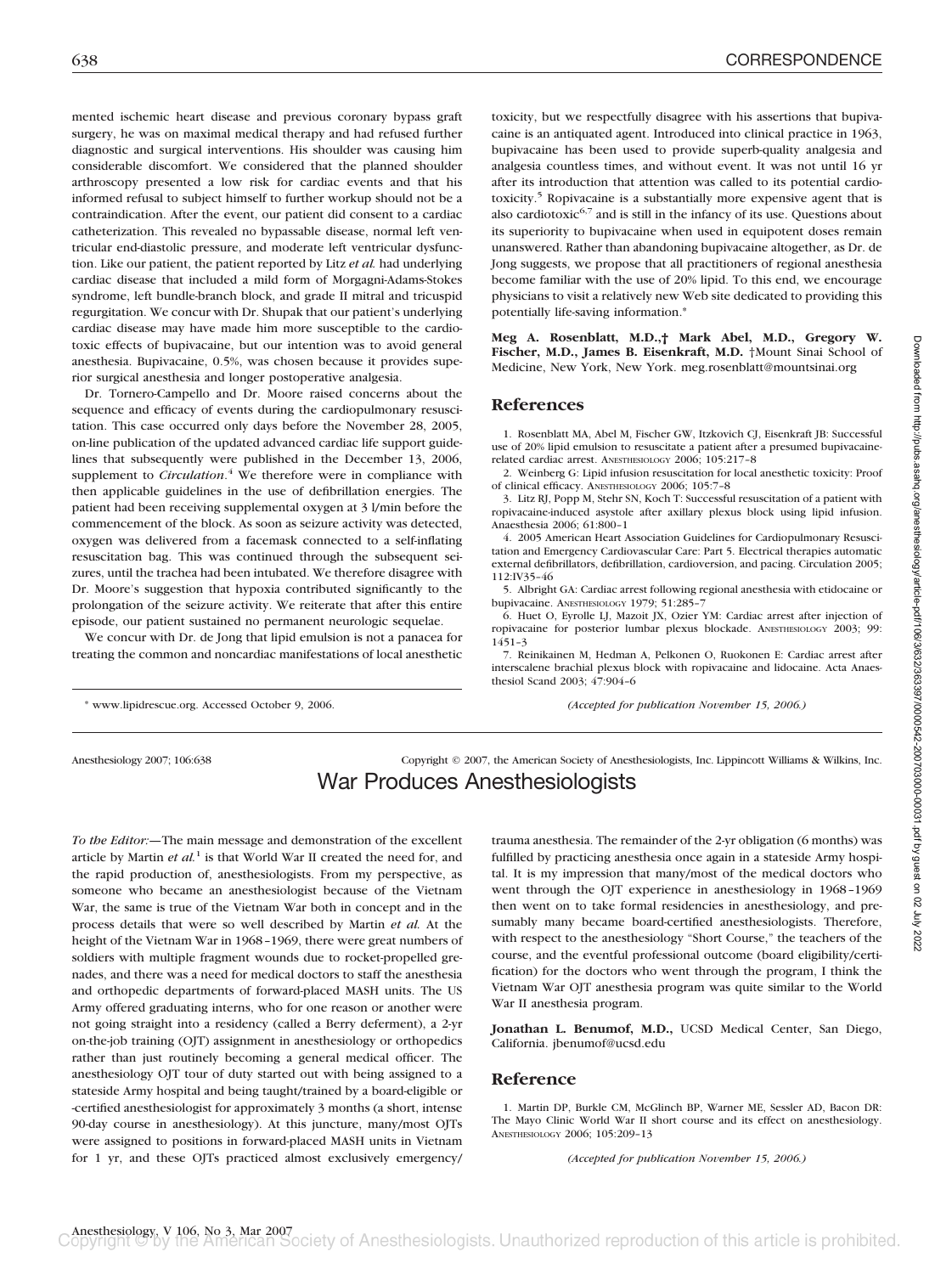Anesthesiology 2007; 106:639 Copyright © 2007, the American Society of Anesthesiologists, Inc. Lippincott Williams & Wilkins, Inc. World War II Short Course: A Personal View

*To the Editor:—*I read with interest the article by my colleague on the World War II short course on anesthesiology and its impact on the specialty of anesthesiology.<sup>1</sup> The authors documented far-reaching effects of 6-month anesthesiology short courses set up for the military during World War II. One short course graduate was my father, Frank Leo Faust, M.D. He had been called from his surgical residency to active duty in the Navy the day after the bombing of Pearl Harbor in 1941. Three years later, additional volunteers were sought from military physicians for the short courses in anesthesiology. It was anticipated that a great number of wounded would need surgery during the planned invasion on the beaches of Japan. His short course took place at Lahey Clinic during late 1944.

Although it would not be expected that a 6-month trainee might make "academic" contributions, he published an article in ANESTHESI-OLOGY on a series of repeated sympathetic blocks he performed on 40 veterans at the US Naval Hospital in New Orleans, Louisiana, after the war.<sup>2</sup> In contrast to modern publication styles, one figure in that article is a pen and ink anatomical "cartoon" drawing signed by the author himself.

After discharge from the Navy, he entered private practice in New Orleans. In the early years, he actually carried his anesthesia machine in his trunk when called to do cases at some hospitals. He introduced regional anesthesia techniques he had learned in Boston into anesthesia practice in New Orleans. Obtaining American Board of Anesthesiology certification in 1950, he practiced in New Orleans for 34 yr and resides there now at age 91.

**Ronald J. Faust, M.D.,** Mayo Clinic College of Medicine, Rochester, Minnesota. rfaust@mayo.edu

## **References**

1. Martin DP, Burkle CM, McGlinch BP, Warner ME, Sessler AD, Bacon DR. The Mayo Clinic World War II short course and its effect on anesthesiology. ANESTHESIOLOGY 2006; 105:209–13

2. Faust FL. Repeated sympathetic blocks: Their limitation and value. ANESTHE-SIOLOGY 1946; 7:161–75

*(Accepted for publication November 15, 2006.)*

Anesthesiology 2007; 106:639 Copyright © 2007, the American Society of Anesthesiologists, Inc. Lippincott Williams & Wilkins, Inc.

*In Reply:—*We thank Drs. Benumof and Faust for sharing their stories in regard to our article.<sup>1</sup> These stories demonstrate the important impact that war has had on the specialty of anesthesiology. It is important to record these observations before they are lost to history. The repeat of the short course strategy in Vietnam proves that the idea was well conceived and answered the Armed Forces' need.

**David P. Martin, M.D., Ph.D.,\* Christopher M. Burkle, M.D., Brian P. McGlinch, M.D., Mary E. Warner, M.D., Alan D. Sessler, M.D., Douglas R. Bacon, M.D., M.A.** \*Mayo Clinic College of Medicine, Rochester, Minnesota. martin.david@mayo.edu

## **Reference**

1. Martin DP, Burkle CM, McGlinch BP, Warner ME, Sessler AD, Bacon DR: The Mayo Clinic World War II short course and its effect on anesthesiology. ANESTHESIOLOGY 2006; 105:209–13

*(Accepted for publication November 15, 2006.)*

Anesthesiology 2007; 106:639–40 Copyright © 2007, the American Society of Anesthesiologists, Inc. Lippincott Williams & Wilkins, Inc. Cable Trapped Under Dräger Fabius Automatic Pressure Limiting Valve Causes Inability to Ventilate

*To the Editor:*—I would like to report a problem with the Dräger Fabius anesthesia machine (Telford, PA) that caused the inability to ventilate. After the inhalational induction of a 2,100-g infant presenting for abdominal surgery, a muscle relaxant was given to facilitate intubation. As paralysis developed, a large circuit leak was discovered, making manual ventilation impossible. The machine had passed its preoperative checkout, and a further rapid check of the circuit did not uncover any disconnections, breaks in the circuit, or obvious explanation for the inability to generate positive pressure. During this check, the automatic pressure limiting (APL) knob was rotated back and forth through its range several times, but this did not correct the inability to ventilate. A self-inflating ventilation bag was used to ventilate the patient while we continued to troubleshoot the system. It was discovered that the temperature monitoring cable had become trapped between the knob and the base of the APL Valve (fig. 1A).

During normal operation, the APL dial of the Dräger Fabius anesthesia



**Fig. 1. (***A***) Rear view, recreated. Temperature cable trapped between knob and base of the automatic pressure limiting valve. (***B***) Front view, recreated. Automatic pressure limiting knob shields view of cable trapped beneath knob. Elevation of knob is subtle and easily missed.**

machine is lifted 4 mm from the base into the "open" position, releasing any positive pressure within the circuit. Closure of the APL Valve requires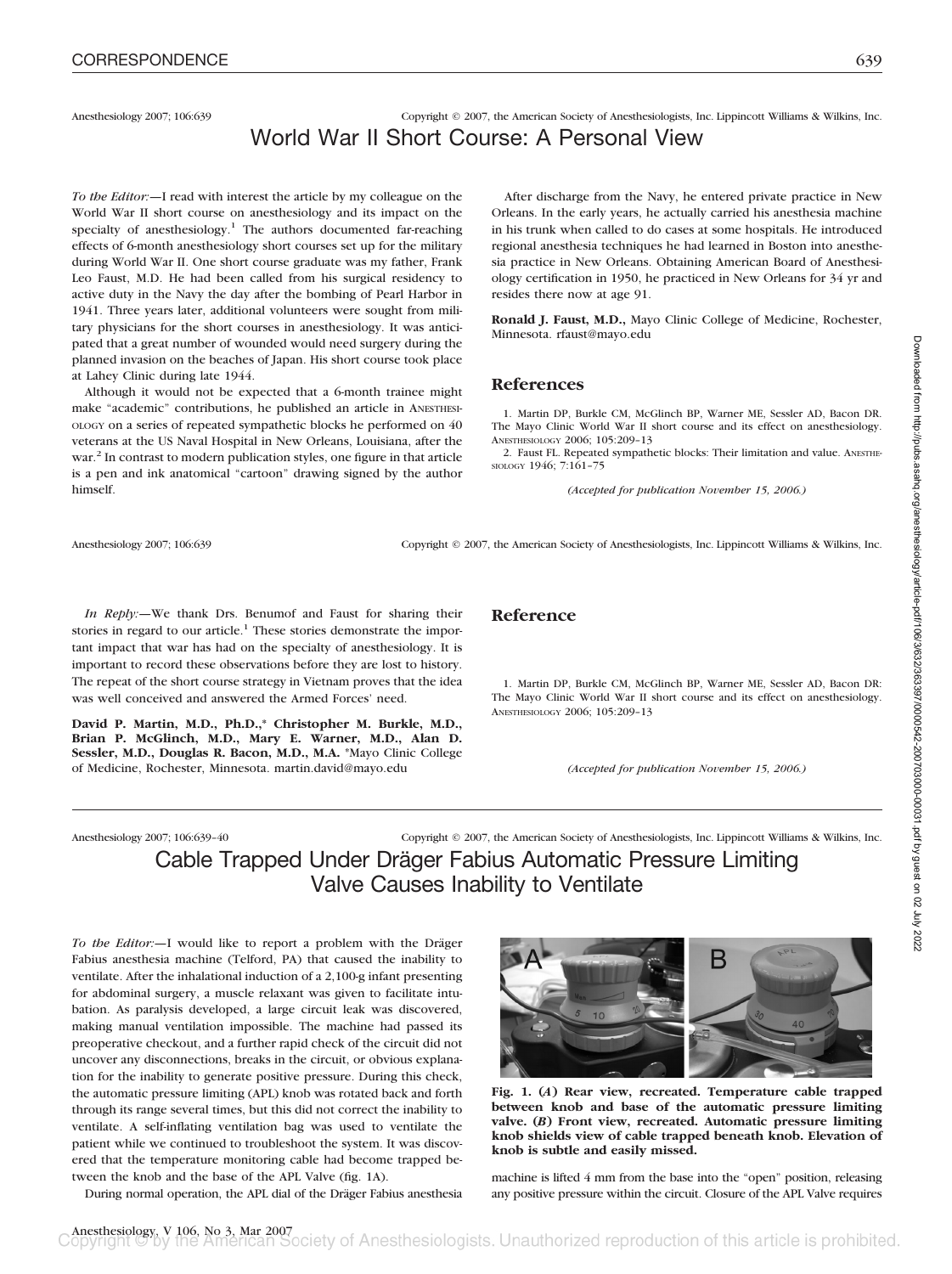turning the control knob in a clockwise direction and descent of the knob onto its base, to generate positive pressure within the circuit. If the knob is manually lifted off its base, or prevented from descending by a foreign object, the APL Valve reverts to the "open" position and positive pressure cannot be generated, regardless of rotation of the knob.

Patient monitor cables are often run behind the carbon dioxide absorber arm to keep them free of the breathing circuit, placing them to the rear of the APL. In this position, the APL screens the cables from the view of the anesthetist (fig. 1B). Elevation of the knob is subtle and easily missed during a cursory inspection of the APL Valve. Merely rotating the APL Valve is not sufficient to free a cable trapped beneath.

This cause of APL Valve failure could easily be corrected by adding a skirt or lip to the APL knob extending over the base of the valve to prevent foreign objects from becoming wedged between the knob and the base. Anesthetists who work with the Dräger Fabius anesthesia machine should be aware of this potential problem and closely examine the APL Valve in the event of inability to generate positive pressure.

**Michael J. Kibelbek, M.D.,** Cincinnati Children's Medical Center, Cincinnati, Ohio. michael.kibelbek@cchmc.org

*(Accepted for publication October 10, 2006.)*

Anesthesiology 2007; 106:640 Copyright © 2007, the American Society of Anesthesiologists, Inc. Lippincott Williams & Wilkins, Inc.

*In Reply:—*The automatic pressure liming (APL) valve used on the Fabius GS Anesthesia Machine (Dräger Medical, Inc., Telford, PA) has two functions: (1) to limit the maximum pressure during manual ventilation and (2) to exhaust excess gas into the scavenger system during manual and spontaneous ventilation. Pulling up on the knob quickly releases pressure when in the manual ventilation mode.

A line, cable, or other material caught underneath the APL Valve adjustment knob could, depending on the thickness of the object, interfere with the proper functioning of the valve and may affect manual ventilation. It will not affect spontaneous or automatic ventilation. The Fabius GS will not pass the preuse leak test if an object is caught underneath the APL Valve adjustment knob. The author of this correspondence states that the device had passed the preoperative checkout. This indicates that the temperature-monitoring cable became caught underneath the APL Valve adjustment knob at some point between the preoperative check and induction.

The reported incident emphasizes the challenges surrounding the increased number of cables and hoses associated with patient monitoring in the operating room environment. The Fabius GS Operator's Instruction Manual contains a warning to route all lines and cables away from the APL Valve to prevent interference with the APL Valve adjustment knob. The breathing system mounting arm provides an area underneath the arm for routing lines and cables connecting to the breathing system. Dräger Medical, Inc. also offers a boom arm as an accessory that can assist the user in cable management. Device users should perform the daily and preuse checklist to confirm the proper functioning of the device before use and follow all warnings and cautions outlined in the Operator's Instruction Manual, before and during use.

Dräger Medical, Inc. is committed to providing reliable, quality products and appreciates this matter being brought to our attention. This type of information is valuable when evaluating potential enhancements to our products.

Robert Clark, M.Eng., M.B.A., Dräger Medical, Inc., Telford, Pennsylvania. rob.clark@draegermed.com

*(Accepted for publication October 10, 2006.)*

# Anesthesiology 2007; 106:640–1 Copyright © 2007, the American Society of Anesthesiologists, Inc. Lippincott Williams & Wilkins, Inc. Improving Intubation Success Using the CTrach Laryngeal Mask Airway™

*To the Editor:—*The CTrach Laryngeal Mask Airway™ (LMA North America, Inc., San Diego, CA) allows for visualization of the glottis before intubation, as well as concurrent patient ventilation.<sup>1</sup> However, we have found that even after the administration of glycopyrrolate, the use of antifog liquid, or placing the unit in warm water, the view port either fogs or is obscured by either oropharyngeal secretions or the lubricating gel in the endotracheal tube, should the first intubation attempt be unsuccessful. A simple solution to this problem is to use a hemostat or similar device to advance a disposable sponge swab moistened with warm normal saline (*e.g.*, Item 6075; Sage Products, Inc., Cary, IL) through the CTrach™ to clean the viewing port. We

Support was provided solely from institutional and/or departmental sources. *(Accepted for publication October 10, 2006.)* 

have now used this technique in more than 10 instances, with uniformly excellent results (fig. 1).

**Marco A. Maurtua, M.D.,\* Delia B. Maurtua, M.D., Andrew Zura, M.D., D. John Doyle, M.D., Ph.D.** \*Cleveland Clinic, Cleveland, Ohio. maurtum@ccf.org

## **Reference**

1. Liu EH, Goy RW, Chen FG: The LMA CTrach, a new laryngeal mask airway for endotracheal intubation under vision: Evaluation in 100 patients. Br J Anaesth 2006; 96:396–400